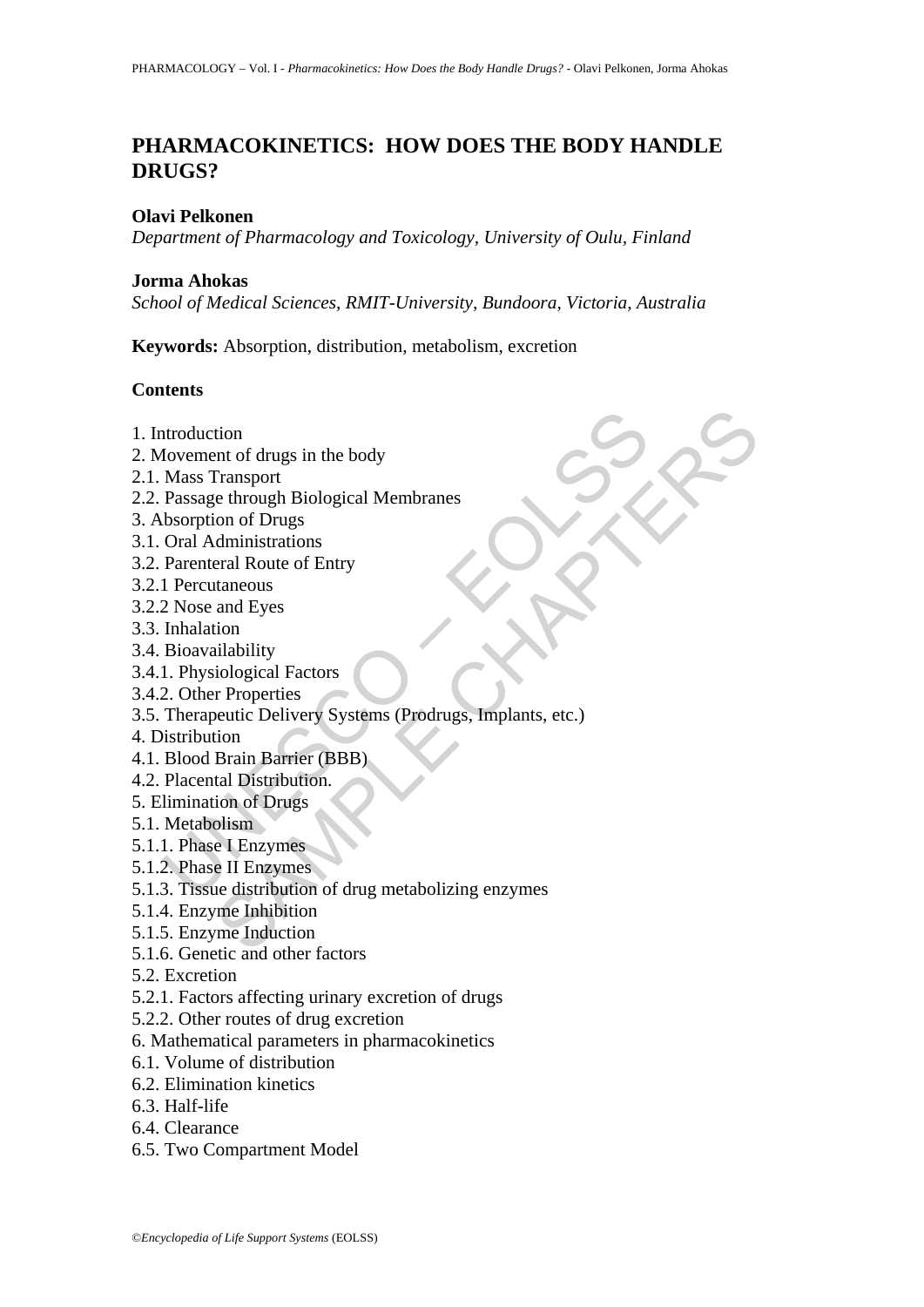6.6. Saturation Model 7. Studying pharmacokinetics during drug development 8. Conclusions Glossary Bibliography Biographical Sketches

#### **Summary**

From a minimal in curation of rangy anology. The inpoperation order to chance its absorption into the body and distribution<br>ever eventually the drug needs to be eliminated. A lipophilinated and a change in the chemical cha The units of using surface that the outget and the body and distribution to the farget s<br>to enhance its absorption into the body and distribution to the farget s<br>ventually the drug needs to be eliminated. A lipophilic drug Pharmacokinetics describes the absorption of drugs into the body and their distribution into various tissues and their eventual elimination. The elimination of drugs is a combination of metabolism and excretion. In this chapter we describe the processes involved during the transit of drugs through the body. The lipophilicity of a drug is very important to enhance its absorption into the body and distribution to the target sites, however eventually the drug needs to be eliminated. A lipophilic drug is poorly eliminated and a change in the chemical characteristics is often essential to facilitate the elimination. There is an extensive range of drug metabolizing enzymes that catalyze changes to the chemical structure of drugs. The metabolism of drugs result in two distinct outcomes: increased excretions and usually a pharmacologically inactive product.

Drug metabolism is important and changes in this process have profound effects on drug effects. It is well known that drug metabolism can be inhibited but it can also be induced, where its activity is enhanced. Both of these changes have caused numerous clinically recognized problems.

Pharmacokinetics describes the drug concentration versus time relationships mathematically. The basic pharmacokinetic parameters, clearance, volume of distribution and half-life as well as the common pharmacokinetic models are discussed below.

## **1. Introduction**

Drugs or pharmaceuticals are used for the beneficial effects they have on the processes in the body which are important in treating diseases or alleviating symptoms. For them to exert these effects they have to reach the appropriate target sites in the body wherever these target sites are located. On the other hand, effects should not last forever, but just have the desired duration; consequently drugs should be eliminated from the body. All those processes that determine the movement and transformations of drugs in the body from entering to excretion are called pharmacokinetics. In essence, pharmacokinetics gives an answer to the question of how the body handles drugs (or foreign chemicals or xenobiotics in general)

## **2. Movement of Drugs in the Body**

## **2.1. Mass Transport**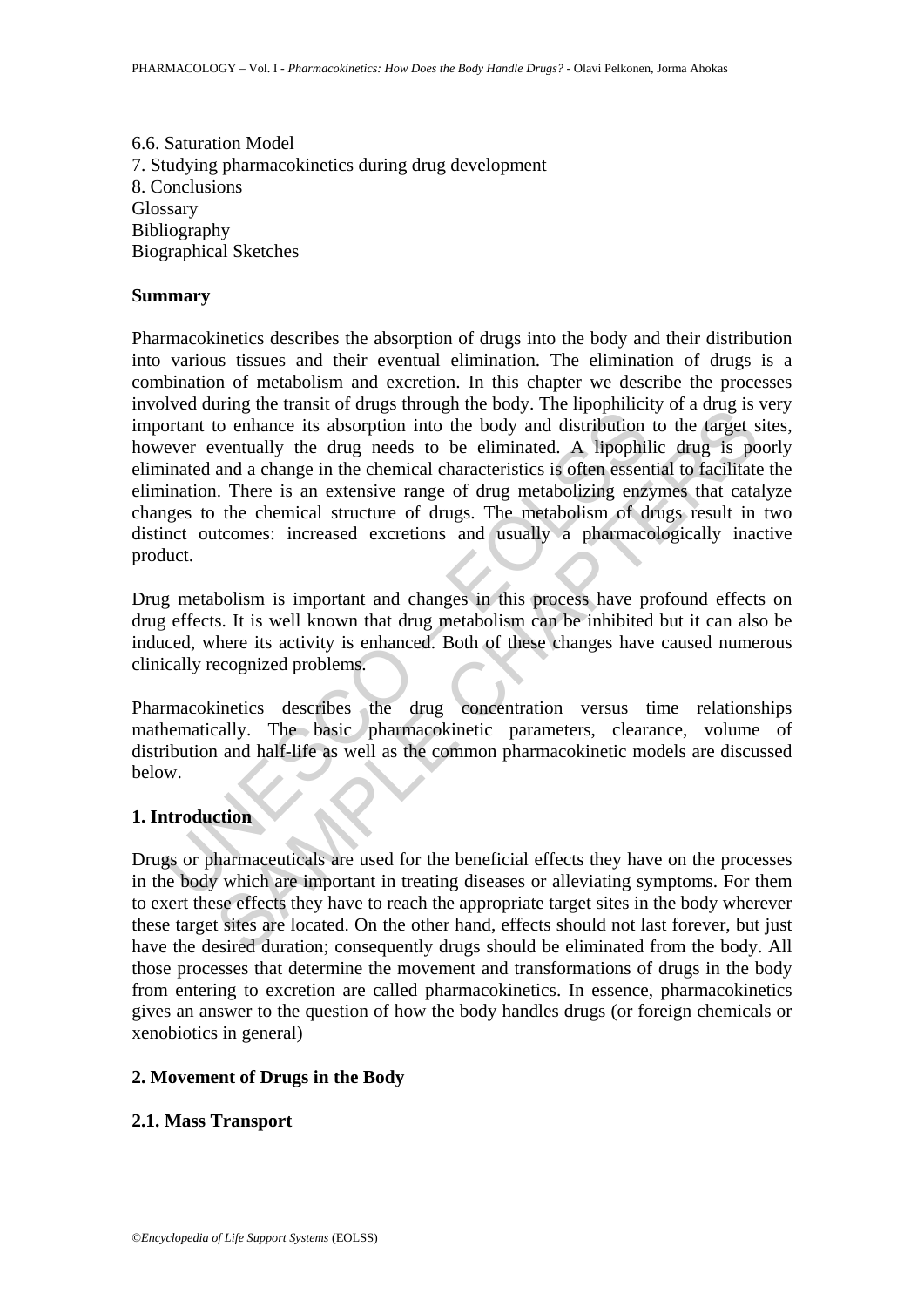In principle, the access of a drug to its site of action is dependent on two broad processes: movement and distribution of a drug via blood circulation, the so-called mass transport, and movement of a drug across biological membranes. Mass transport is not affected, at least not to a large extent, by specific properties of a drug. Thus when a drug is in the blood, it is transported by the circulation to places where circumstances allow it to be moved through cell membranes. Such locations are for example tissue capillary beds, hepatic sinuses and renal glomeruli. In general the capillary endothelium is not a barrier for the movement of drugs into extra cellular fluid, because endothelium is fenestrated. Only large molecules such as proteins do not move through fenestrated endothelium. In some tissues, brains, placenta, testes etc, the endothelium is practically without any fenestrae and in this situation drugs have to cross the real biomembrane. Somewhat incorrectly, the term barrier is used in this connection, but one has to remember that lipid-soluble drugs penetrate these "barriers" relatively quickly and efficiently.

The lymphatic system is a special case of drug mass transport, but it has a relatively restricted role in drug movements.

## **2.2. Passage through Biological Membranes**

The state of the special case of drug mass transport, but<br>the state of the state of the state of the state of the state of the state of rough and the state of action, the drug has to cross biological member<br>are are four wa To reach the site of action, the drug has to cross biological membranes. In principle, there are four ways of crossing membranes: filtration (through the small pores in the membranes), passive diffusion, facilitated diffusion and active transport. Filtration seems practical only to very small molecules. In a majority of cases, drugs cross the membrane passively along a concentration gradient and molecular and physicochemical factors become determining factors (lipid solubility, ionization, molecular size etc). Ionization of a drug is important especially when there is a pH gradient across the membrane such as in the stomach, small intestine, and kidney tubular fluid.

that inpus-solation diags penetrate these bannels' chancely queeny<br>attic system is a special case of drug mass transport, but it has a relation<br>be in drug movements.<br>Le through Biological Membranes<br>the site of action, the It has become increasingly apparent during the recent years that many drugs make use of transport proteins to get across biological membranes. The assortment of transporters is dependent on the specific tissue. For example, in the hepatocyte there are a different set of transporters in the apical and basolateral (canalicular) cell membranes, where apical transporters take their substrates into hepatocytes and basolateral transporters catalyze the outward flux of drugs and their metabolites into bile. Although this is a somewhat simplified concept, it suggests an unidirectional flux of drug and their metabolites in the tissue. The most studied transporter is probably P-glycoprotein (Pgp), which belongs to a large family of protein molecules known as ABC cassette transporters. In the enterocyte this transporter serves as an efflux pump, which actually prevents ligands from being absorbed. In the bile canalicular membrane it serves as a transporter for various drug metabolites for them to be excreted into bile.

## **3. Absorption of Drugs**

Drugs taken by all routes, other than by direct injection, need to be absorbed. After absorption the drug gets into the blood and can then be circulated to its target(s). The only situation where absorption into the general circulation is neither necessary nor desirable is when we want to treat a condition involving the surface epithelial layer of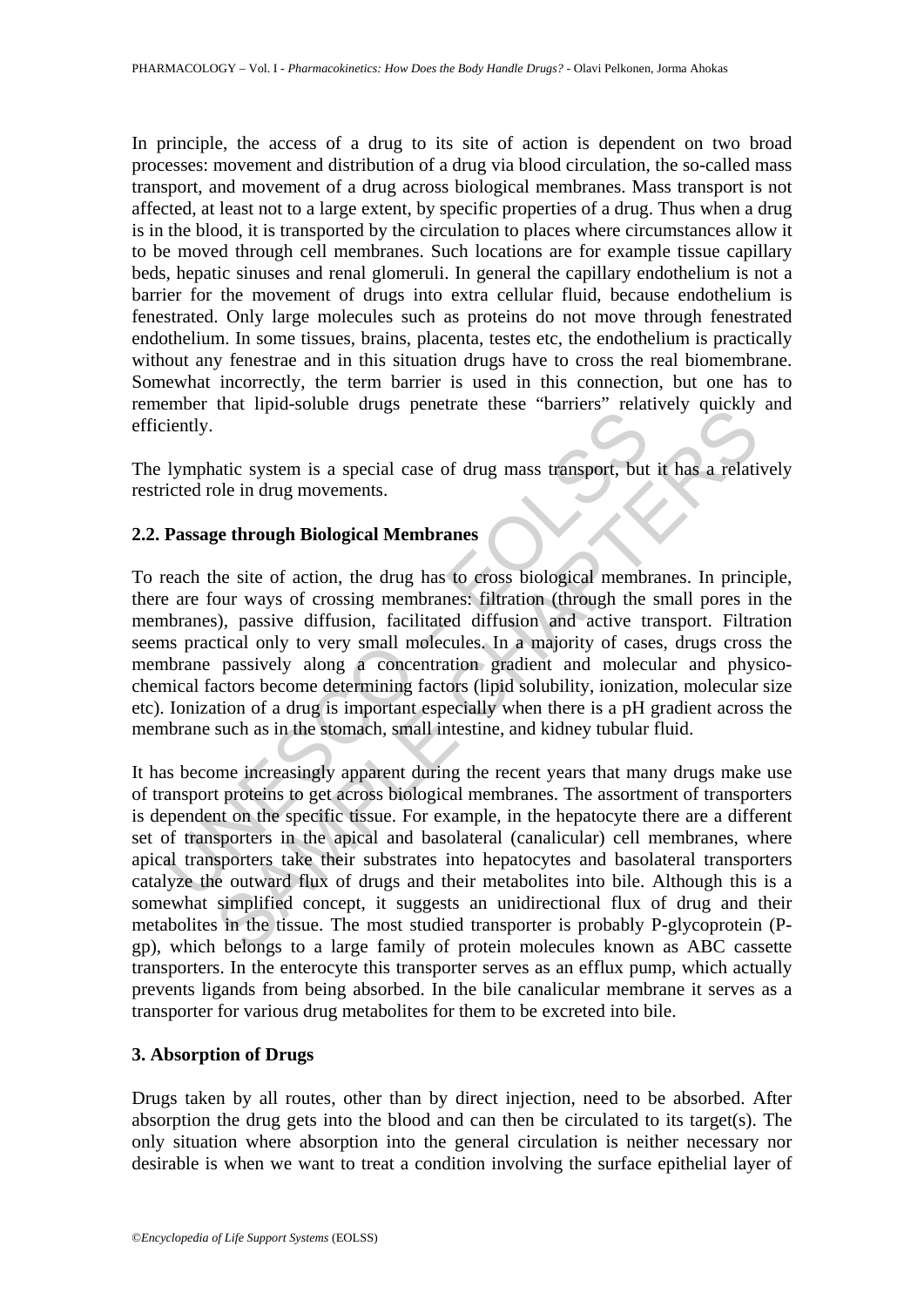tissues. Even in these situations the drug needs to be absorbed into the surface layers of the tissue in question.

| <b>Route</b>                                                                                     | <b>Absorbing membrane</b>                                                     | Drug form         |  |  |
|--------------------------------------------------------------------------------------------------|-------------------------------------------------------------------------------|-------------------|--|--|
| Mouth                                                                                            | Mucous membranes of gastro-intestinal                                         | mixtures, tablets |  |  |
|                                                                                                  | tract                                                                         | capsules etc.     |  |  |
| Sublingual                                                                                       | Mucous membrane                                                               | lozenges, tablets |  |  |
| Rectal                                                                                           | Mucous membrane                                                               | suppositories     |  |  |
| Colonic                                                                                          | Mucous membrane                                                               | enemas            |  |  |
| Urethral                                                                                         | Mucous membrane                                                               | bougies           |  |  |
| Vaginal                                                                                          | Mucous membrane                                                               | pessaries         |  |  |
| <b>Nasal</b>                                                                                     | Mucous membrane                                                               | drops             |  |  |
| Inhalation                                                                                       | Mucous membrane of                                                            | aerosols          |  |  |
|                                                                                                  | respiratory tract                                                             |                   |  |  |
| Conjunctival                                                                                     | Mucous membranes of conjunctiva (for                                          | drops, lamellae   |  |  |
|                                                                                                  | systemic absorption) epithelium of cornea                                     |                   |  |  |
|                                                                                                  | (for local effect on eye)                                                     |                   |  |  |
| Epidermis                                                                                        | Keratinized epithelium                                                        | ointments etc.    |  |  |
|                                                                                                  |                                                                               |                   |  |  |
| <b>Parenteral</b>                                                                                |                                                                               |                   |  |  |
| injections                                                                                       |                                                                               |                   |  |  |
| Subcutaneous                                                                                     | Vascular and lymphatic                                                        | solutions and     |  |  |
| Intramuscular                                                                                    | endothelium                                                                   | suspensions       |  |  |
|                                                                                                  |                                                                               |                   |  |  |
| Intravenous                                                                                      |                                                                               |                   |  |  |
| Intra-arterial                                                                                   | None                                                                          | solutions         |  |  |
| Intrathecal                                                                                      |                                                                               |                   |  |  |
|                                                                                                  |                                                                               |                   |  |  |
| Table 1. Routes of administration of drugs.                                                      |                                                                               |                   |  |  |
|                                                                                                  |                                                                               |                   |  |  |
| <b>1. Oral Administrations</b>                                                                   |                                                                               |                   |  |  |
|                                                                                                  |                                                                               |                   |  |  |
|                                                                                                  | al administration is the most common route of drug administration. When drugs |                   |  |  |
| $\alpha$ can orally they can enter the circulation from all parts of the gastro-intestinal tries |                                                                               |                   |  |  |

Drugs are administered by using a wide variety of routes and methods of administration. The most important routes and corresponding drug preparations are listed in Table 1.

# **3.1. Oral Administrations**

Oral administration is the most common route of drug administration. When drugs are taken orally they can enter the circulation from all parts of the gastro-intestinal tract. One important feature of absorption of drugs from the alimentary tract to the circulation is dissolution. It is generally accepted that substances must dissolve before they can be absorbed by common mechanisms such as diffusion or active transport. Many drugs can undergo aqueous dissolution and lipids undergo emulsification by bile acids. The relative solubility of the drug in aqueous and lipid phases is important.

The pharmaceutical form of the drug preparation is very important in determining dissolution. Suspensions of drug preparations may lead to quicker dissolution of the active compound than if the drug is in solid preparation such as tablet form. Dissolution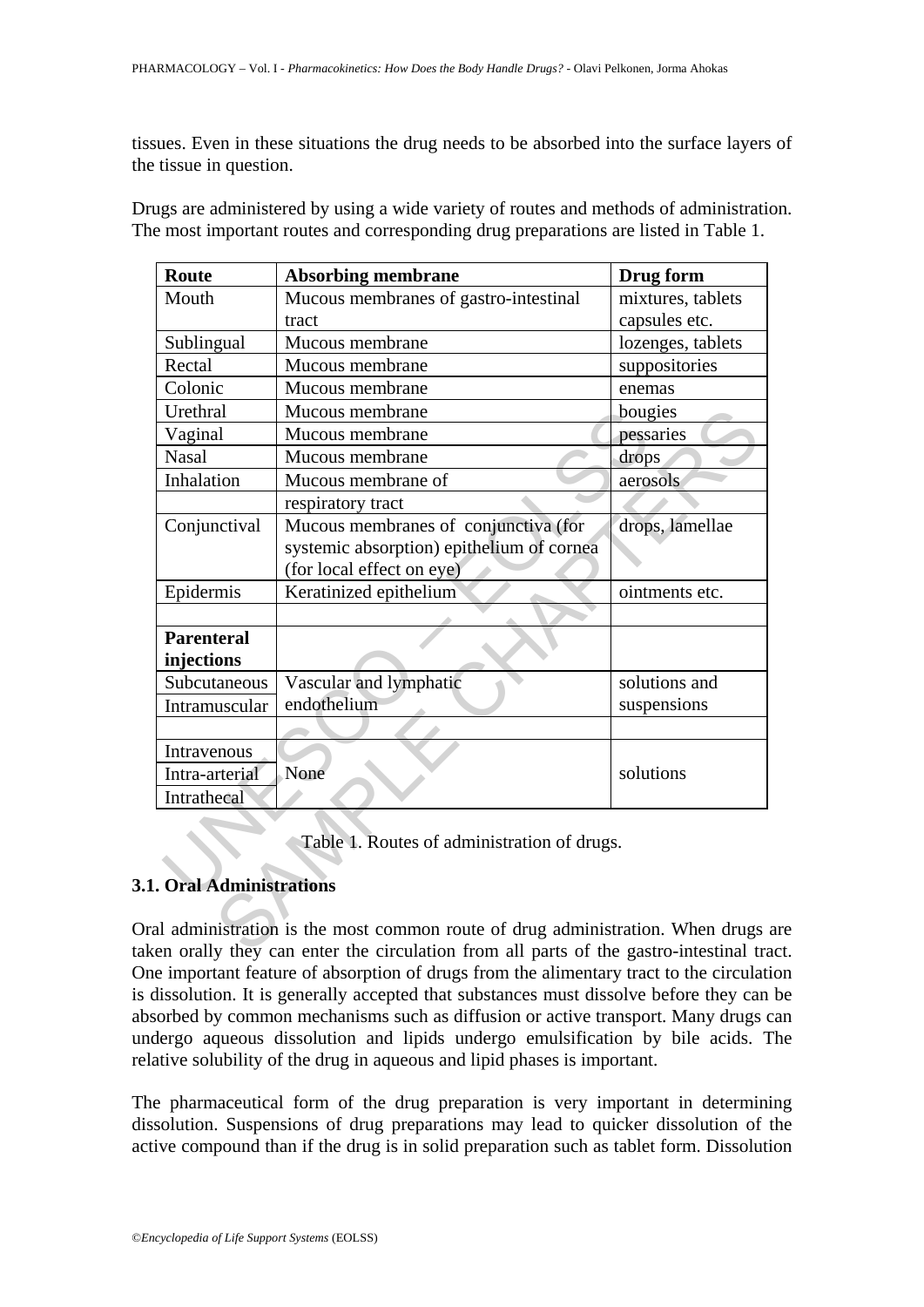can be improved by many methods e.g. by producing microcrystalline products, using buffered preparations, dispersants and co-solutes.

There are many underlying chemical and physiological factors affecting the absorption of chemicals from the GI (alimentary) tract into the circulation. These include molecular weight and degree of ionization. The most important physiological factors include local pH and gastrointestinal motility. pH affects the degree of ionization of the drug and consequently its absorption through membranes. Gastrointestinal motility is a very important physiological factor affecting the absorption of selected drugs. Increased motility may enhance absorption of drugs that are normally broken down by the mucosal membranes. On the other hand, decreased motility gives time for the dissolution of poorly soluble molecules.

There are also many compounds within the gastrointestinal tract that may interfere with drug absorption. Most commonly cited examples include divalent ions such as ferrous iron and calcium which complex with drugs such as tetracyclines to form chelates that are not absorbed.

The are also many compounds within the gastrointestinal tract that<br>
that a shorption. Most commonly cited examples include divalent is<br>
and calcium which complex with drugs such as tetracyclines to<br>
not absorbed.<br>
ymatic a also many compounds within the gastrointestinal tract that may interfere<br>ption. Most commonly cited examples include divalent ions such as fer<br>actium which complex with drugs such as tetracyclines to form chelates<br>orbed.<br>a Enzymatic and chemical degradation of drugs is also a very important factor interfering particularly with the oral administration of drugs. For example polypeptides such as insulin are ineffective when administered orally because they are denatured within the gastrointestinal tract. The degradation of orally administered drugs may occur within the gut, but a significant number of drugs absorbed from gastric or intestinal mucosa may be broken down by the liver before reaching systemic circulation The breakdown of drugs in the gastrointestinal mucosa and the liver is by metabolism which will be discussed separately.

## **3.2. Parenteral Route of Entry**

## **3.2.1 Percutaneous**

Absorption through the skin is important especially with respect to chemicals with occupational health implications, but dermal absorption is also used for drugs - usually for local therapeutic effect. Corticosteroids used topically on the skin may cause unwanted problems because they are absorbed into the systemic circulation. Absorption of drugs through the skin varies from one part of the body to another. This is due to differences in the thickness of the skin, the underlying blood circulation and the moisture content of the surface layers of the skin. Lipophilicity of the drug is the most important factor for absorption through healthy skin, but damaged skin, epidermis, can permit the passage of charged molecules.

Therapeutically it may be desirable to increase the permeability of the skin e.g. by hydrating the top layer (corneum). This can be achieved by soaking the skin in a warm salt solution with a pH different form the range (3.5-5) which is normal for keratin. Another way of increasing permeation through the skin is by occlusive dressings. For example plastic over the skin or hydrophobic ointments cause local sweating. Plastic covers over nappies tend to cause nappy rash and highly hydrated skin. In this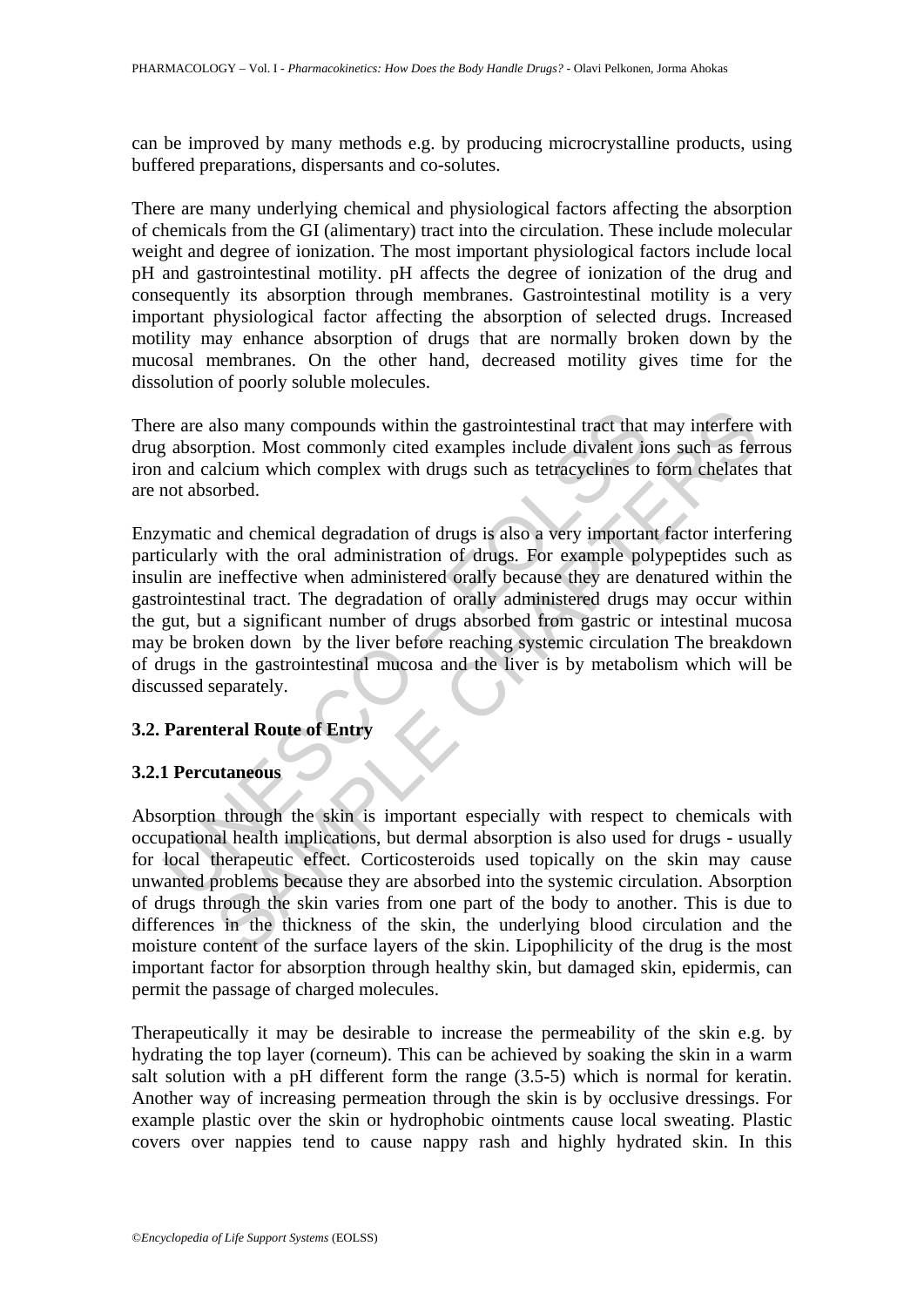circumstance it is good to limit the use of steroids, as the steroids will pass easily through hydrated skin causing systemic toxicity.

Solvents with good aqueous and lipid solubility increase absorption through the skin, e.g.: dimethyl sulfoxide. This property of some solvents can be taken advantage of to enhance the absorption of drugs, but it can also contribute to the adverse effects of industrial and agricultural chemicals. Sometimes it is desirable to\_ prevent transdermal absorption. Barrier creams can be used for this purpose as they protect skin against penetration by water and solvents and sensitizing chemicals. These creams are mainly silicones.

#### **3.2.2 Nose and Eyes**

The nose and eyes are easily accessible epithelial areas with good penetration by drugs. In both cases there is good local circulation and in the case of the nasal passages a large surface area that facilitates absorption of drugs and other chemicals to allow systemic effects.

#### **3.3. Inhalation**

nose and eyes are easily accessible epithelial areas with good pe<br>oth cases there is good local circulation and in the case of the nas<br>ace area that facilitates absorption of drugs and other chemicals<br>cts.<br>Inhalation<br>ious nd eyes are easily accessible epithelial areas with good penetration by dres there is good local circulation and in the case of the nasal passages a la that facilitates absorption of drugs and other chemicals to allow syst Various drugs including gases, and vapors such as anesthetics are administered by inhalation. They can enter all parts of the respiratory system. Aerosols and solid particles enter the respiratory "tree" depending on particle size. A particle size of 1 µm can get all the way into the respiratory system (into the alveoli). Gases are absorbed very readily if they get into the lungs. Drugs, numerous toxicants inhaled into the lungs are readily absorbed whether they are gasses, vapors of volatile liquids, liquid aerosols or particles.

The epithelial cells lining the alveoli are very thin and the capillaries are in close contact with these so the distance for a chemical to diffuse is very short. Since the whole cardiac output flows through the lungs this results in fast uptake and subsequent rapid distribution.

As with gastrointestinal absorption a number of factors affect absorption via the lungs. The drug or chemical related factors include:

- Dissolution in the blood described by the blood-to-gas phase partition coefficient
- **Water solubility**
- Aerosol / particle solubility in lung fluids
- Aerosol / particle size and deposition

The rate and the depth of respiration are very important in determining absorption of airborne drugs and contaminants. Obviously the pulmonary blood flow is important, but in the case of the lungs it is hardly a limiting factor.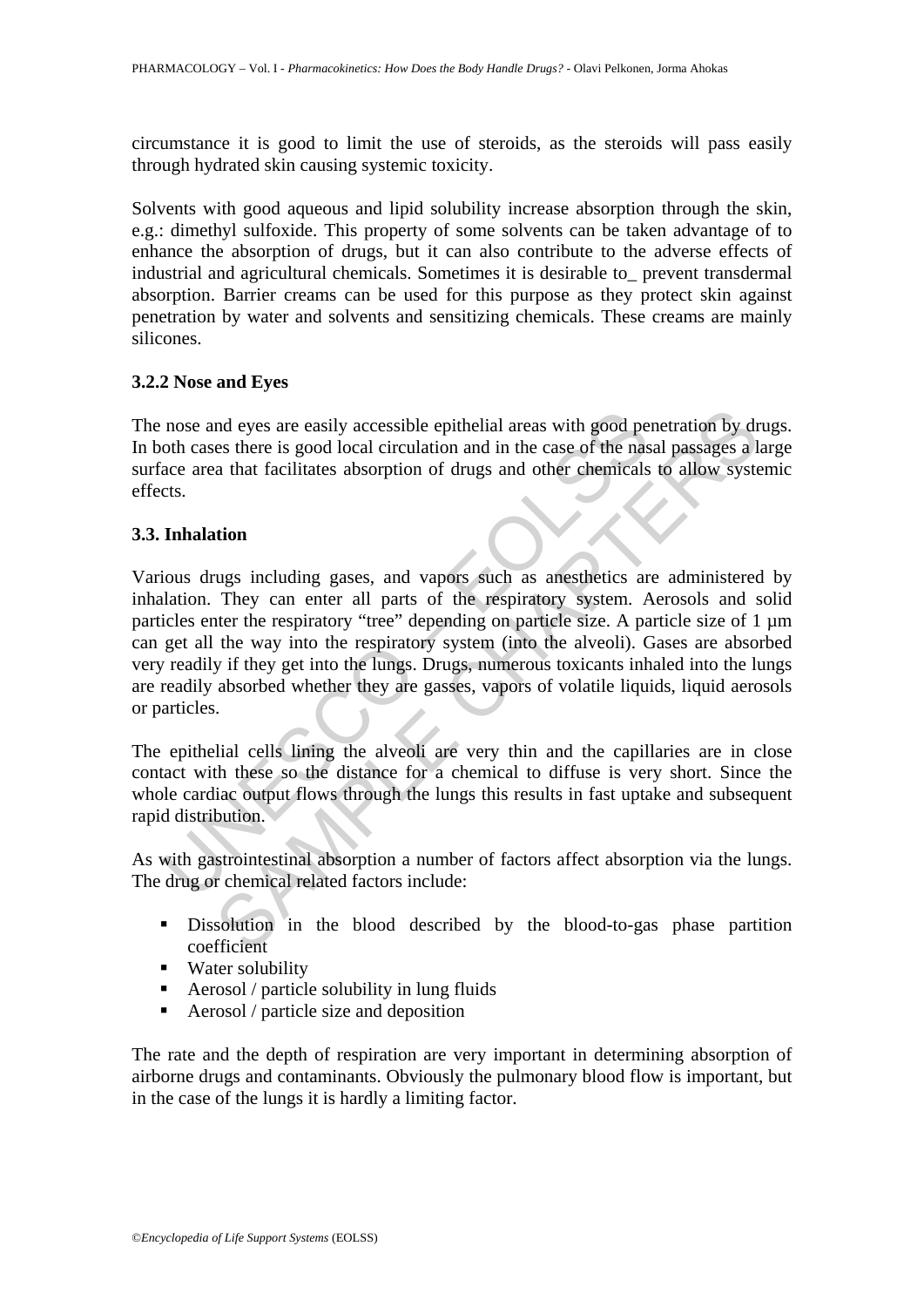The degree of ionization and lipid solubility of chemicals are very important for oral and percutaneous exposures, however, since diffusion through cell membranes is not rate limiting in pulmonary absorption of gases, these factors are less important here.

## **3.4. Bioavailability**

When a drug is administered, the entire dose is not delivered to the site of action. The bioavailability of a drug or compound is defined as 'the physiologically or biologically available fraction of a drug or a chemical'. Bioavailability signifies the extent of absorption of a drug or a chemical from its dosage form into the systemic circulation. For this reason, by definition, drugs administered intravenously (IV) are said to have a bioavailability of 100%.

Bioavailability ( F) of a drug can be defined as the fraction of the dose that reaches the systemic circulation in an unchanged (and usually active) form at a particular time  $(x)$ .

The area under the time versus plasma concentration curve is reflective of the amount of drug that has been absorbed into the circulation. Assuming that the same dose is administered, bioavailability can be calculated in the following way:

$$
F = \frac{\text{AUC}_{0 \to x \text{(oral)}}}{\text{AUC}_{0 \to x \text{(IV)}}}
$$
(1)

availability (F) of a drug can be defined as the fraction of the do<br>emic circulation in an unchanged (and usually active) form at a p<br>area under the time versus plasma concentration curve is reflectively<br>that has been abs (Fe) of a drug can be defined as the fraction of the dose that reaches<br>
irculation in an unchanged (and usually active) form at a particular time<br>
the time versus plasma concentration curve is reflective of the amou<br>
that AUC is the area under the plasma concentration versus time curve from time 0 to time x after intravenous (iv) dosage or another chosen route e.g. oral. A relative bioavailability can also be determined by comparing the AUC for oral administration of two different oral preparations. This is useful in the comparison of different formulations.

Many factors cause variations in bioavailability. A number of these factors are related to the drug preparation and dosage form. The chemical form of the drug and its particle size and solubility are highly important. Readily soluble drugs are absorbed quickly. The type or quantity of excipient or vehicle added can also impact on bioavailability.

Bioavailability plays an important role in the toxicity of various compounds/drugs. For example phenytoin (anticonvulsant) toxicity was observed in the 1960's. Patients treated with this antiepileptic had a sudden and unexpected incidence of side effects (e.g. gum hyperplasia) that was normally associated with excessive doses. The manufacturer had changed the capsule formulation, increasing bioavailability 2-3 fold and this was either not known or taken into consideration in the clinical use of the new product. In the 1970's a number of pharmaceutical companies proceeded to improve their formulation of digoxin achieving improved bioavailability. This resulted in cardiac arrhythmias due to unexpected overdosing.

Tetracyclines (antibiotic) can chelate calcium and  $Fe<sup>2+</sup>$  (divalent ions). These chelates are large molecules that cannot be absorbed. If tetracyclines are taken with milk or iron preparations, their bioavailability is reduced greatly.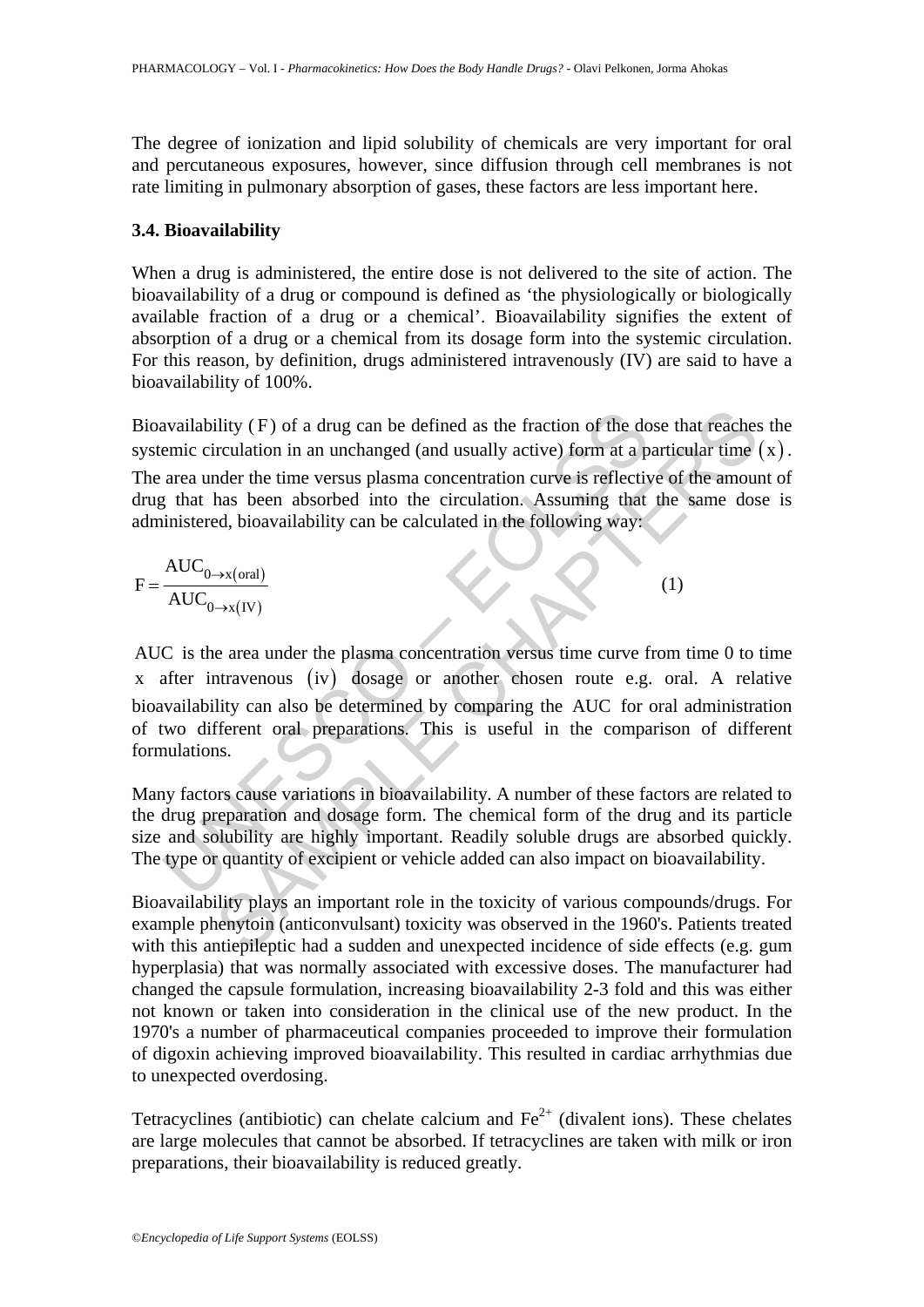## **3.4.1. Physiological Factors**

Physiological factors affecting bioavailability include first pass hepatic metabolism and entero-hepatic shunting or circulation. Metabolism by the gastrointestinal epithelium and liver during the first passage of the drug through them can affect bioavailability greatly. Drug loss due to this mechanism is commonly known as first pass metabolism of the drug. In some cases where there is high first pass metabolism it is virtually impossible to administer the drug orally such as the case with lignocaine.

Other very important physiological factors impacting on absorption of drugs (and bioavailability) involves the drug transporter P-glycoprotein (P-gp). Individual variability may exist with respect to P-gp and drug metabolizing enzymes. The additional complication with respect to these two factors is that the expression of metabolizing enzymes and P-gp can be modified by drugs.

## **3.4.2. Other Properties**

Tablets are mostly packing material and compaction pressure of tablets is important. The stomach has a much smaller surface area than the small intestine. Consequently most absorption will take place in the small intestine, even though the other factors may be working against it.

## **3.5. Therapeutic Delivery Systems (Prodrugs, Implants, etc.)**

To avoid problems inherent in oral drug administration, such as inefficiency, variability, first pass effect, patient compliance, various pharmaceutical technological approaches have increasingly been adopted (Table2). For example, transdermal preparations or inhalational devices lead to more stable and predictable plasma concentrations than oral drug preparations.

The method of a method of any states are the states of the states of the sholizing enzymes and P-gp can be modified by drugs.<br>
2. Other Properties<br>
states are mostly packing material and compaction pressure of table<br>
state computation will respect to diese two factors is that the expression<br>of energy energy and P-gp can be modified by drugs.<br> **Example Conserved SET and Comparison** and compaction pressure of tables is important.<br>
the has a mu The final goal of drug delivery systems is to deliver the drug at the right target at the right concentration and at the right time and leave the rest of the body untouched. Specifically prepared nanoparticles as carriers of drugs can target the drug to a specific tissue with an affinity to the nanoparticle in question. Devices which respond to a specific change in blood composition (e.g. increase in blood glucose level), with a consequent release of a drug (e.g. insulin) are now being developed.

| <b>Therapeutic delivery system</b> | <b>Example</b> | <b>Condition to be treated</b> |
|------------------------------------|----------------|--------------------------------|
| Corneal lamelle                    | Pilocarpine    | glaucoma                       |
| Intrauterine device                | Progesterone   | prevention of pregnancy        |
| Transdermal patch                  | Scopolamine    | motion sickness                |
|                                    | Nitroglycerine | angina pectoris                |
| Osmotic pump                       | Insulin        | diabetes                       |
| Liposomes                          | cancer drugs   | cancer                         |

Table 2. Examples of therapeutic delivery systems in use or in development.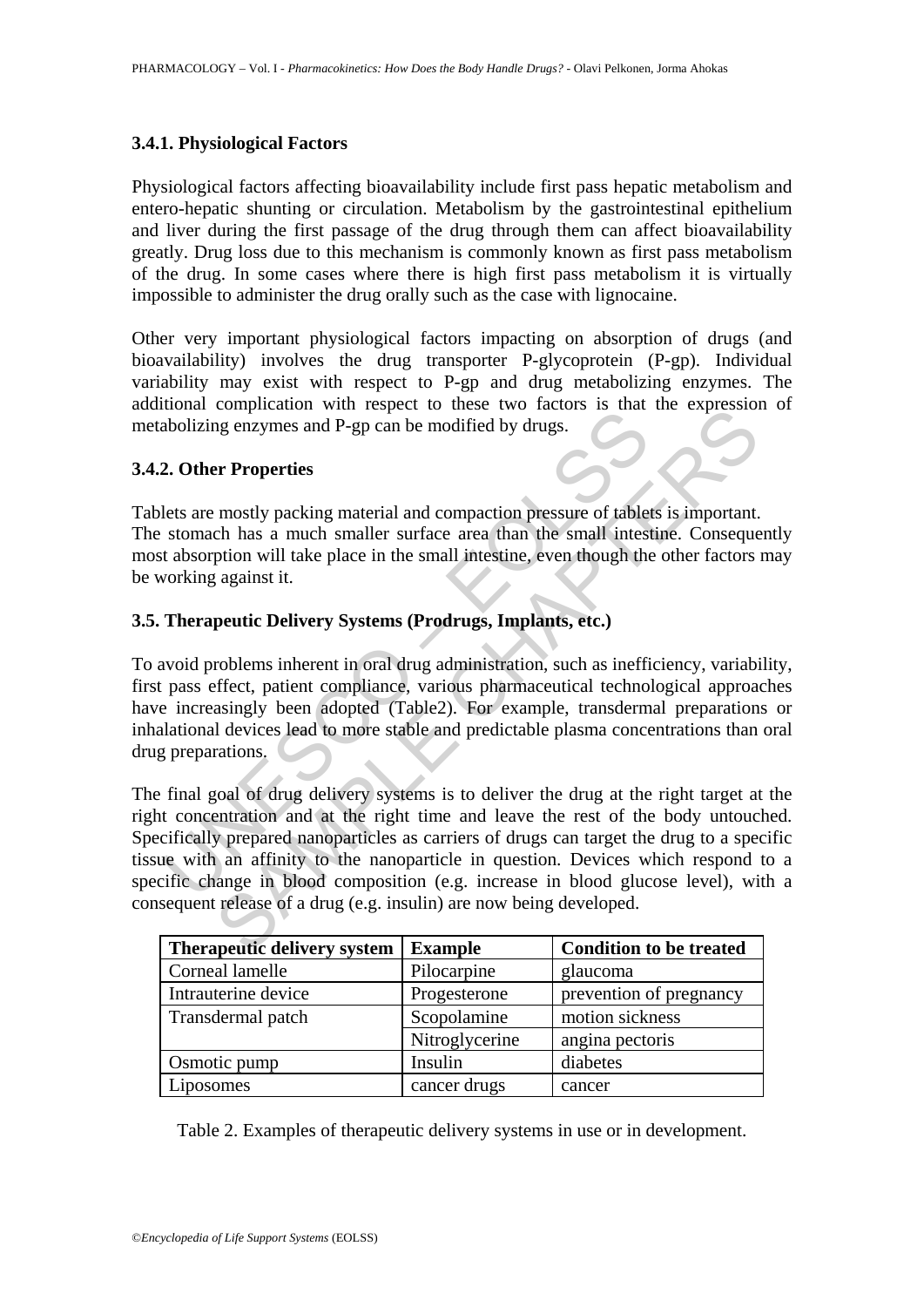- -
- -

# TO ACCESS ALL THE **26 PAGES** OF THIS CHAPTER, Visit[: http://www.eolss.net/Eolss-sampleAllChapter.aspx](https://www.eolss.net/ebooklib/sc_cart.aspx?File=E6-81-06)

#### **Bibliography**

Fitchl B. (1999) Principles of Toxicokinetics. In: Marquardt, Schäfer, McCellan and Welsch. Eds. Toxicology. 1<sup>st</sup> ed. London: Academic Press : 43-82. ISBN: 0-12-473270-4. [An excellent and extensive treatment of pharmacokinetics].

Gibson GG and Skett P. (2001) Introduction to Drug Metabolism. 3rd ed. London, Nelson Thomas, 264 pp. [Comprehensive introductory coverage of pharmacokinetics, with emphasis on metabolism, in an easily accessible format].

Goodman Gilman A, Rall TW, Nies AS, Taylor P (eds.). (2005) The Pharmacological Basis of Therapeutics,  $10^{th}$  Edition. McMillan-Graw . [this standard pharmacology textbook contains a brief but informative introduction to pharmacokinetic processes].

cology. 1<sup>st</sup> ed. London: Academic Press : 43-82. ISBN: 0-12-473270-4. [An enent of pharmacokinetics].<br>
Coment of pharmacokinetics].<br>
Coment of pharmacokinetics].<br>
Coment Stett P. (2001) Introduction to Drug Metabolism. 3r Klaassen CD and Doull J (editors). (2001) Casarett and Doull's Toxicology: The basic science of poisons. 6th ed. New York: McGraw-Hill : 113-186. ISBN: 0071347216 [This standard toxicology textbook contains good basic articles on ADME: Parkinson A. Biotransformation of xenobiotics (an excellent chapter on drug metabolism) and Rozman KK, Klaassen CD. Absorption, distribution and excretion of toxicants (a good introduction to pharmaco/toxicokinetic processes)].

Oesch F and Arand M. Xenobiotic metabolism. In: Marquardt, Schäfer, McCellan and Welsch. Eds. (1999) Toxicology. 1st ed. London: Academic Press : 83-109. ISBN: 0-12-473270-4. [An extensive treatment of drug metabolism extended to metabolism of chemicals in general].

Rowland M and Tozer TN (2003): Clinical pharmacokinetics. Concepts and applications. 3<sup>rd</sup> ed. Williams & Wilkins . [An advanced textbook gives an excellent conceptual and practical basis for pharmacokinetics].

#### **Biographical Sketches**

1<sup>a</sup> ed. London: Academic Press : 43-82. ISBN: 0-12-473270-4. [An excellent and externation colonis (Sct P. (2001) Introduction to Drug Metabolism. 3rd ed. London, Nelson Thomas, hensive introductory coverage of pharmacoki **Professor Olavi Pelkonen** is a pharmacologist/toxicologist by training and has been working in the University of Oulu, Finland for more than 30 years. He received MD, PhD in Finland, did postdoctoral training in NIH in USA and has been a visiting professor in Spain, UK and Australia. Currently, he is a professor of pharmacology at University of Oulu, but is contributing to several EU research programs and serving as an expert in several EU-level functions. Furthermore, he has been a consultant to several big and SME pharmaceutical companies. Prof. Pelkonen is the author of over 350 publications, which cover especially drug and carcinogen metabolism, pharmaco/toxicokinetics and in vitro and in silico approaches in early drug development. Olavi Pelkonen is a Professor of Pharmacology and Head of the Department of Pharmacology and Toxicology University of Oulu

**Professor Jorma Ahokas** is a pharmacologist/toxicologist by training and he received PhD in Finland and did a postdoc as a Merck Sharp & Dohme Research Fellow in Clinical Pharmacology in the Department of Medicine, University of Queensland followed by an Australian National Health & Research Council funded research post. After lectureships in Department Pharmacology, University of Melbourne and RMIT, in 1991 he was appointed to a position of Foundation Professor in Toxicology at RMIT. It was the first full professorship in toxicology in Australia. Since 1998 he has been a Docent in toxicology at the University of Helsinki and since 1999 a visiting professor of toxicology at Toho